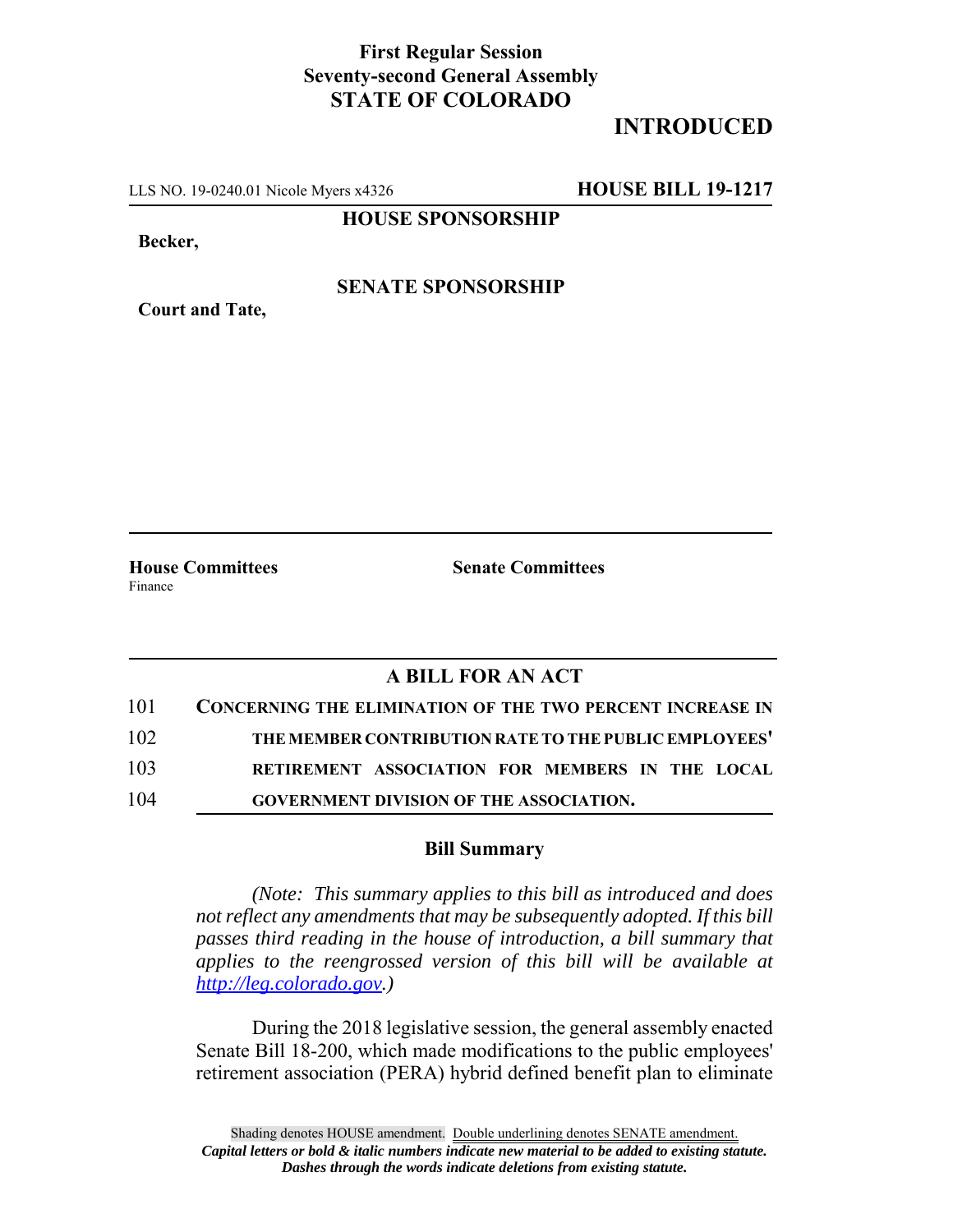the unfunded liability of the plan within the next 30 years. Senate Bill 18-200 included a 2% increase in the member contribution rate to PERA for employees in all divisions of PERA. The increase is phased in over 3 years with the first increase occurring on July 1, 2019.

The bill eliminates the 2% increase in the member contribution rate for members in the local government division of PERA.

| $\mathbf{1}$   | Be it enacted by the General Assembly of the State of Colorado:            |                                                                            |                      |                     |                    |
|----------------|----------------------------------------------------------------------------|----------------------------------------------------------------------------|----------------------|---------------------|--------------------|
| $\overline{2}$ | SECTION 1. In Colorado Revised Statutes, 24-51-401, amend                  |                                                                            |                      |                     |                    |
| 3              | $(1.7)(a)(II), (1.7)(a)(III),$ and $(1.7)(a)(IV)$ as follows:              |                                                                            |                      |                     |                    |
| $\overline{4}$ | 24-51-401.                                                                 |                                                                            |                      | Employer and member | contributions.     |
| 5              |                                                                            | $(1.7)$ (a) (II) Effective July 1, 2019, subject to section 24-51-413, the |                      |                     |                    |
| 6              | employer and member contribution rates shall be based upon the rates for   |                                                                            |                      |                     |                    |
| $\overline{7}$ | the appropriate division as set forth in the following table multiplied by |                                                                            |                      |                     |                    |
| 8              | the salary, as defined in section $24-51-101$ (42), paid to members and    |                                                                            |                      |                     |                    |
| 9              | retirees for the payroll period:                                           |                                                                            |                      |                     |                    |
| 10             | <b>TABLE B</b>                                                             |                                                                            |                      |                     |                    |
| 11             | <b>CONTRIBUTION RATES</b>                                                  |                                                                            |                      |                     |                    |
| 12             | <b>Division</b>                                                            | <b>Membership</b>                                                          | <b>Employer Rate</b> |                     | <b>Member Rate</b> |
| 13             | <b>State</b>                                                               | All Members                                                                | 10.4%                |                     | 8.75%              |
| 14             |                                                                            | Except                                                                     |                      |                     |                    |
| 15             |                                                                            | <b>State Troopers</b>                                                      | 13.1%                |                     | 10.75%             |
| 16             | School                                                                     | All Members                                                                | 10.4%                |                     | 8.75%              |
| 17             | Local                                                                      |                                                                            |                      |                     |                    |
| 18             |                                                                            | Government All Members                                                     | $10.0\%$             |                     | $8.75\%$ $8.0\%$   |
| 19             | Judicial                                                                   | All Members                                                                | 13.91%               |                     | 8.75%              |
| 20             | <b>DPS</b>                                                                 | All Members                                                                | 10.4%                |                     | 8.75%              |
| 21             | (III)                                                                      | Effective July 1, 2020, subject to section 24-51-413, the                  |                      |                     |                    |
| 22             | employer and member contribution rates shall be based upon the rates for   |                                                                            |                      |                     |                    |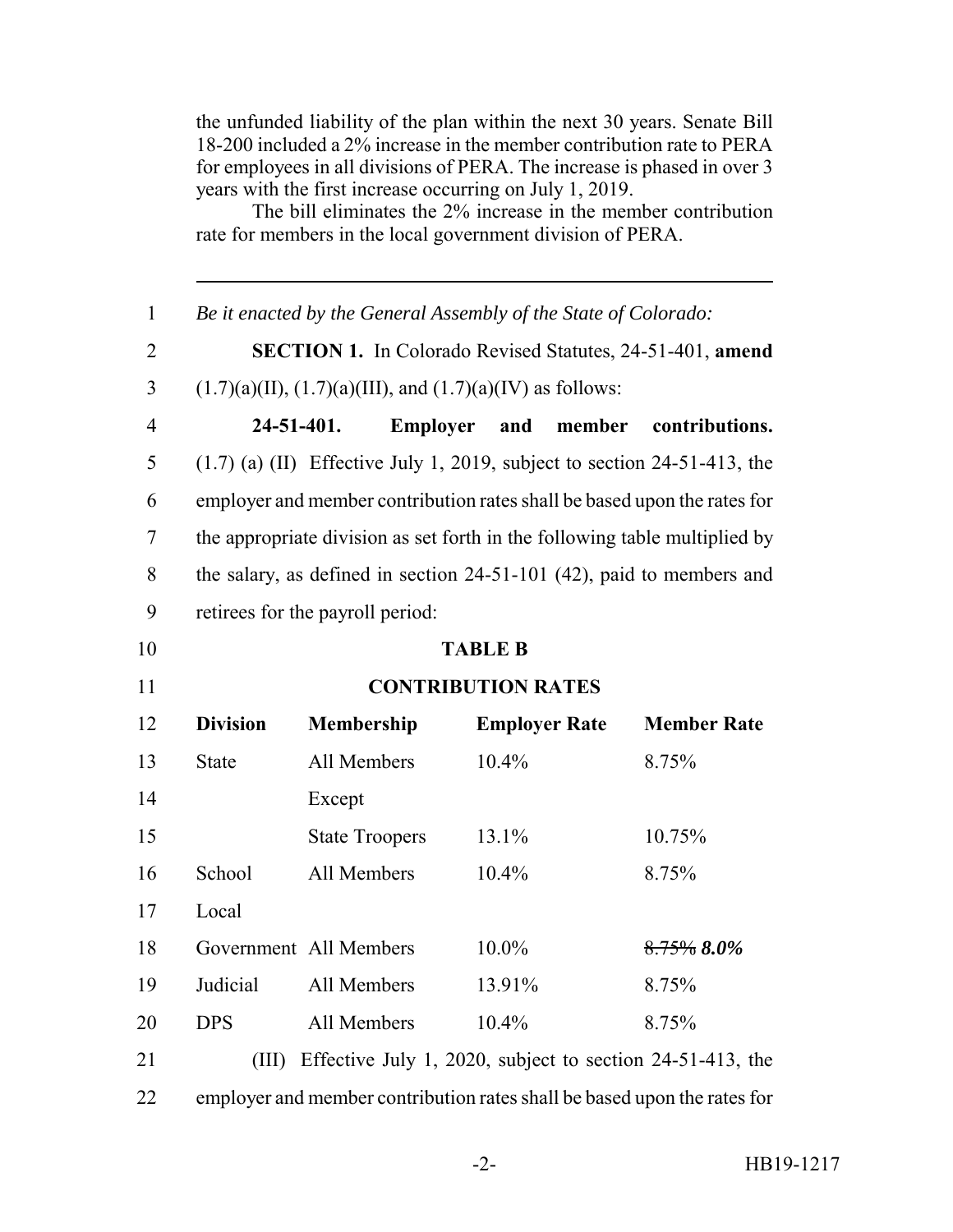| $\mathbf{1}$   | the appropriate division as set forth in the following table multiplied by |                                                                            |                      |                    |  |  |  |  |
|----------------|----------------------------------------------------------------------------|----------------------------------------------------------------------------|----------------------|--------------------|--|--|--|--|
| $\overline{2}$ |                                                                            | the salary, as defined in section 24-51-101 (42), paid to members and      |                      |                    |  |  |  |  |
| 3              | retirees for the payroll period:                                           |                                                                            |                      |                    |  |  |  |  |
| $\overline{4}$ | <b>TABLE C</b>                                                             |                                                                            |                      |                    |  |  |  |  |
| 5              |                                                                            | <b>CONTRIBUTION RATES</b>                                                  |                      |                    |  |  |  |  |
| 6              | <b>Division</b>                                                            | <b>Membership</b>                                                          | <b>Employer Rate</b> | <b>Member Rate</b> |  |  |  |  |
| 7              | <b>State</b>                                                               | All Members                                                                | 10.4%                | 9.5%               |  |  |  |  |
| 8              |                                                                            | Except                                                                     |                      |                    |  |  |  |  |
| 9              |                                                                            | <b>State Troopers</b>                                                      | 13.1%                | 11.5%              |  |  |  |  |
| 10             | School                                                                     | All Members                                                                | 10.4%                | 9.5%               |  |  |  |  |
| 11             | Local                                                                      |                                                                            |                      |                    |  |  |  |  |
| 12             |                                                                            | Government All Members                                                     | 10.0%                | $9.5\%$ 8.0%       |  |  |  |  |
| 13             | Judicial                                                                   | All Members                                                                | 13.91%               | 9.5%               |  |  |  |  |
| 14             | <b>DPS</b>                                                                 | All Members                                                                | 10.4%                | 9.5%               |  |  |  |  |
| 15             | (IV)                                                                       | Effective July 1, 2021, subject to section 24-51-413, the                  |                      |                    |  |  |  |  |
| 16             |                                                                            | employer and member contribution rates shall be based upon the rates for   |                      |                    |  |  |  |  |
| 17             |                                                                            | the appropriate division as set forth in the following table multiplied by |                      |                    |  |  |  |  |
| 18             |                                                                            | the salary, as defined in section $24-51-101$ (42), paid to members and    |                      |                    |  |  |  |  |
| 19             |                                                                            | retirees for the payroll period:                                           |                      |                    |  |  |  |  |
| 20             |                                                                            | <b>TABLE D</b>                                                             |                      |                    |  |  |  |  |
| 21             |                                                                            | <b>CONTRIBUTION RATES</b>                                                  |                      |                    |  |  |  |  |
| 22             | <b>Division</b>                                                            | Membership                                                                 | <b>Employer Rate</b> | <b>Member Rate</b> |  |  |  |  |
| 23             | <b>State</b>                                                               | All Members                                                                | 10.4%                | 10.0%              |  |  |  |  |
| 24             |                                                                            | Except                                                                     |                      |                    |  |  |  |  |
| 25             |                                                                            | <b>State Troopers</b>                                                      | 13.1%                | 12.0%              |  |  |  |  |
| 26             | School                                                                     | All Members                                                                | 10.4%                | 10.0%              |  |  |  |  |
| 27             | Local                                                                      |                                                                            |                      |                    |  |  |  |  |